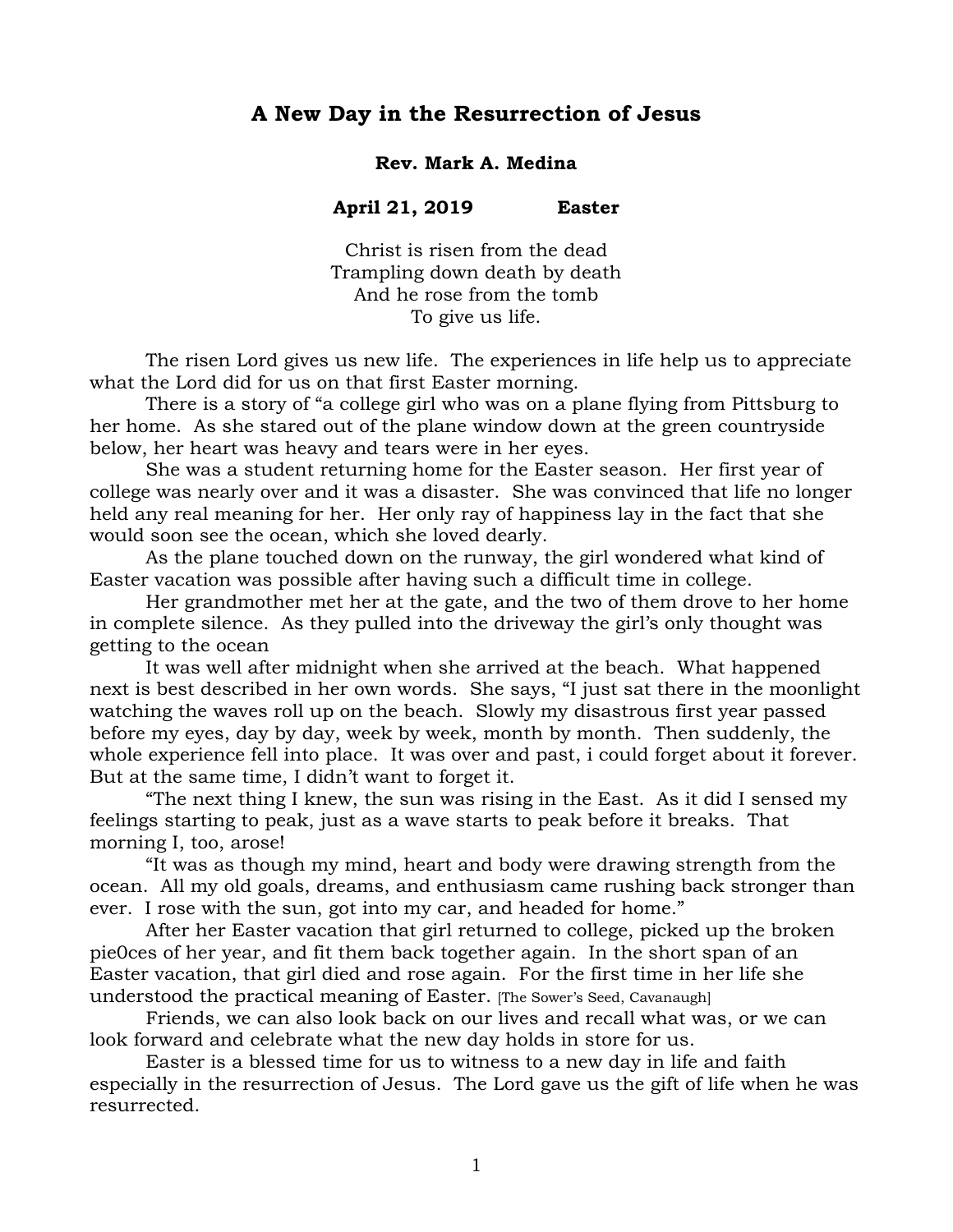The death of Jesus came in worldly darkness. As he gave up his spirit to God, he forgave humanity. He gave his life for those who believe so that they might live for a new day. For Jesus the tomb engulfed his dead and limp body as he was laid within its grasp.

However, the grasp of the tomb and bondage of death could not hold him. He broke the bonds of death and was raised on the third day.

The memory of Jesus' life and death were in the hearts of the faithful as they hid from the rest of the community. Their hearts were heavy with pain, loss and sorrow. The Savior was dead.

Then came the third day when Mary Magdalene went to the tomb where the body of Jesus lay. The memories flowed through her of the past events as she went to the tomb. To her astonishment, she found the stone rolled back from the empty tomb. She went immediately to Simon Peter and the beloved disciple to report what she had seen. She said, "They have taken the Lord out of the tomb" and the whereabouts of his body was unknown.

Peter and the beloved disciple ran to where they, too, found an empty tomb. They found only linen wrappings where the body had lain. They went away from the empty tomb without understanding what Jesus had said to them about his rising from the dead on the third day. They forgot about the resurrected life of Jesus and what he had promised his followers.

Mary wept as she lingered outside the tomb. It was then that she found herself in the presence of two angels. They were wondering why she was weeping. Unbeknownst to her, she then found herself in the presence of the risen Lord who she thought was a gardener. She wanted to know where he had taken the Lord's body. When Jesus called Mary's name, she finally recognized him and her eyes and heart saw him through the pain and anguish of grief. She then wants to hold on to him and keep him close.

However, Jesus says to her, 17…**"Do not hold on to me, because I have not yet ascended to the Father. But go to my brothers and say to them, 'I am ascending to my Father and your Father, to my God and your God.'"** When she returned to the disciples and in her own voice she proclaimed to them. "I have seen the Lord."

Yes, Mary had seen the risen Lord with her own eyes and heart on the first Easter morning. This was and is the confirmation of Jesus breaking the bonds of death to give new life.

My dear sisters and brothers, the risen Lord has given us a new understanding of death and life. The death of a loved one is an event of moving from this earthly life into a new and eternal life with the Savior. We entrust our loved one into God's care and tender love. Like wise, God gave his Son to the world so that people would believe him to be the Redeemer. Nevertheless, his death and resurrection enlightens us to see the marvelous power of God. The resurrection of Jesus is the way for him to lead his faithful disciples to eternal life. To lead you and me.

Jesus himself pointed to the resurrection and the offering of new life to Mary and Martha after their brother, Lazarus, died. He said 2. **"I am the resurrection and the life. Those who believe in me, even though they die, will live, <sup>26</sup>and everyone who lives and believes in me will never die. Do you believe this?"**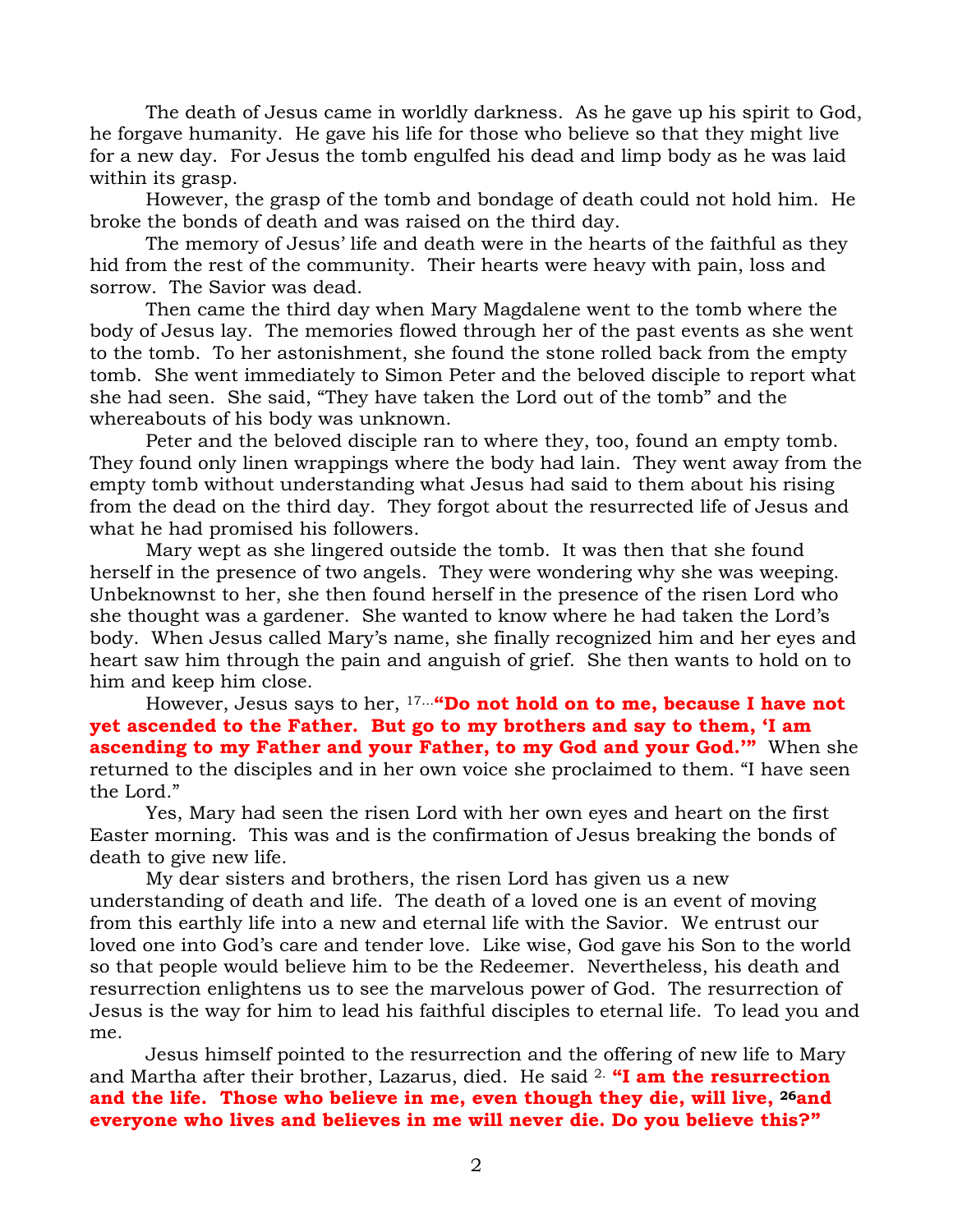[John 11:25 (nrsv]] For us today, we believe in the resurrection of Christ from the dead. Indeed, he is risen.

This past week, we all witnessed the fire that destroyed the Cathedral of Notre Dame in paris. People witnessed the destruction around the world. Pain and anguish were seen on many a face along with tears. When it was all over, photos were taken of the burned out hull of the cathedral. The one photo that is seared into my memory is of the charred inside where a beam of sunlight was illuminating the area before an altar.

The powerful image of that bright cross, empty cross, made me think of the resurrection. There it stood among all the dark destruction and showed its presence to the world. Yes, the Cross was empty and there will be resurrection.

Well friends, we are the Easter people who believe and rejoice in the resurrection of Jesus. This is a new day to renew our faith in the Lord and Savior. So, let us rejoice in this new day.

There is an old hymn that was written in 1874 by Robert Lowry. Even though it was written so long ago, it has meaning for us today as we celebrate the resurrection of our Lord and Savior.

> Low in the grave He lay— Jesus my Savior! Waiting the coming day— Jesus my Lord!

Up from the grave He arose, With a mighty triumph o'er His foes He arose a Victor from the dark domain, And He lives forever with His saints to reign. He arose! He arose! Hallelujah! Christ arose!

> Death cannot keep his prey— Jesus, my Savior! He tore the bars away— Jesus my Lord!

Friends, christ is risen! He is risen indeed! Christ is risen! He is risen indeed! Praise be to God. Alleluia! Amen.



**+++++++++++++++++**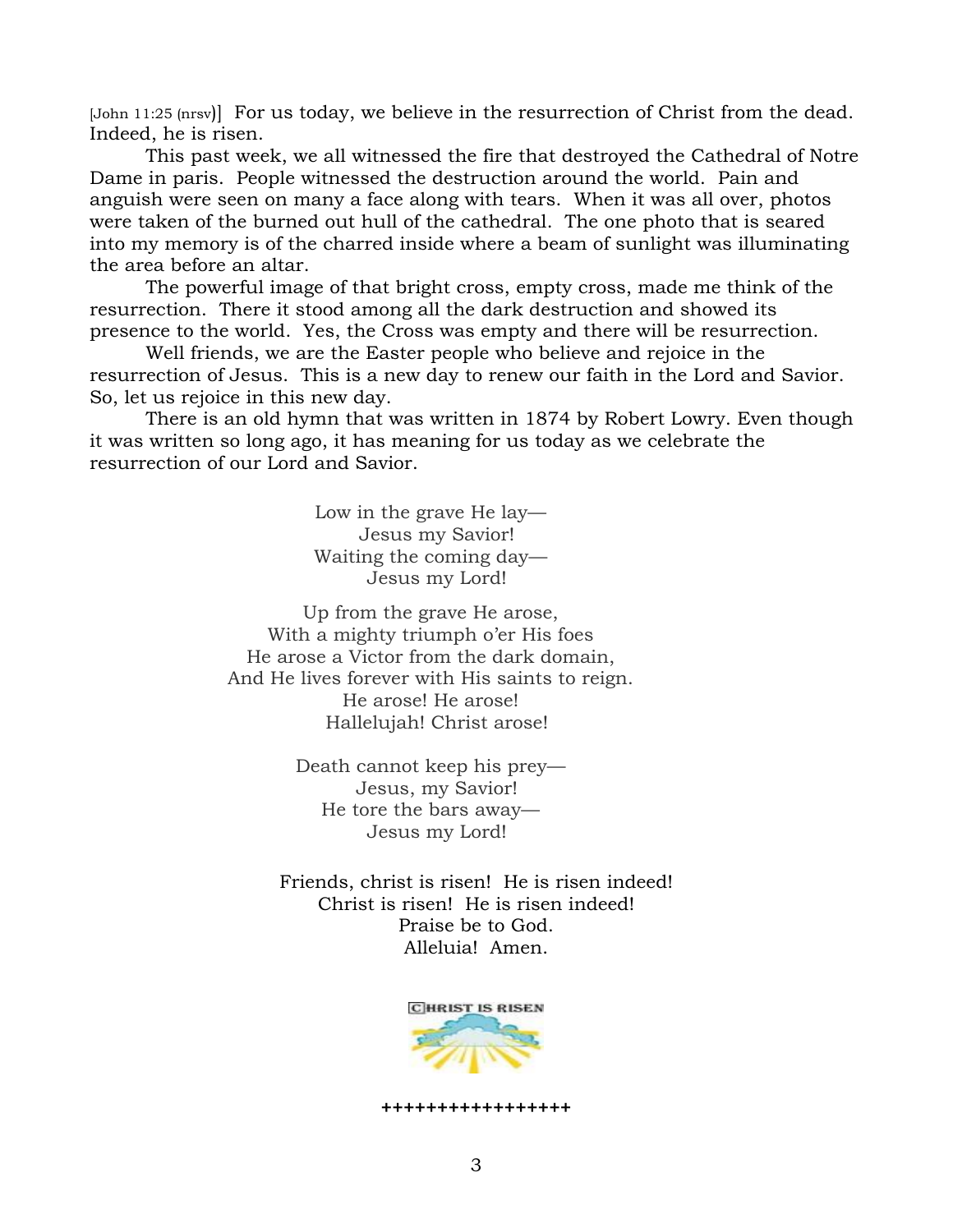## **John 20:1-18 (NRSV)**

<sup>1</sup>Early on the first day of the week, while it was still dark, Mary Magdalene came to the tomb and saw that the stone had been removed from the tomb. <sup>2</sup>So she ran and went to Simon Peter and the other disciple, the one whom Jesus loved, and said to them, "They have taken the Lord out of the tomb, and we do not know where they have laid him." <sup>3</sup>Then Peter and the other disciple set out and went toward the tomb. <sup>4</sup>The two were running together, but the other disciple outran Peter and reached the tomb first. <sup>5</sup>He bent down to look in and saw the linen wrappings lying there, but he did not go in. <sup>6</sup>Then Simon Peter came, following him, and went into the tomb. He saw the linen wrappings lying there, <sup>7</sup>and the cloth that had been on Jesus' head, not lying with the linen wrappings but rolled up in a place by itself. <sup>8</sup>Then the other disciple, who reached the tomb first, also went in, and he saw and believed; <sup>9</sup>for as yet they did not understand the scripture, that he must rise from the dead. <sup>10</sup>Then the disciples returned to their homes.

<sup>11</sup>But Mary stood weeping outside the tomb. As she wept, she bent over to look into the tomb; <sup>12</sup>and she saw two angels in white, sitting where the body of Jesus had been lying, one at the head and the other at the feet. <sup>13</sup>They said to her, "Woman, why are you weeping?" She said to them, "They have taken away my Lord, and I do not know where they have laid him." <sup>14</sup>When she had said this, she turned around and saw Jesus standing there, but she did not know that it was Jesus. <sup>15</sup>Jesus said to her, "Woman, why are you weeping? Whom are you looking for?" Supposing him to be the gardener, she said to him, "Sir, if you have carried him away, tell me where you have laid him, and I will take him away." <sup>16</sup>Jesus said to her, "Mary!" She turned and said to him in Hebrew, "Rabbouni!" (which means Teacher). <sup>17</sup>Jesus said to her, "Do not hold on to me, because I have not yet ascended to the Father. But go to my brothers and say to them, 'I am ascending to my Father and your Father, to my God and your God." <sup>18</sup>Mary Magdalene went and announced to the disciples, "I have seen the Lord"; and she told them that he had said these things to her.

## Acts 10:34-43 (NIV)

**<sup>34</sup>** Then Peter began to speak: "I now realize how true it is that God does not show favoritism **<sup>35</sup>** but accepts from every nation the one who fears him and does what is right. **<sup>36</sup>** You know the message God sent to the people of Israel, announcing the good news of peace through Jesus Christ, who is Lord of all. **<sup>37</sup>** You know what has happened throughout the province of Judea, beginning in Galilee after the baptism that John preached— **<sup>38</sup>** how God anointed Jesus of Nazareth with the Holy Spirit and power, and how he went around doing good and healing all who were under the power of the devil, because God was with him.

**<sup>39</sup>** "We are witnesses of everything he did in the country of the Jews and in Jerusalem. They killed him by hanging him on a cross, **<sup>40</sup>** but God raised him from the dead on the third day and caused him to be seen.**<sup>41</sup>** He was not seen by all the people, but by witnesses whom God had already chosen—by us who ate and drank with him after he rose from the dead. **<sup>42</sup>** He commanded us to preach to the people and to testify that he is the one whom God appointed as judge of the living